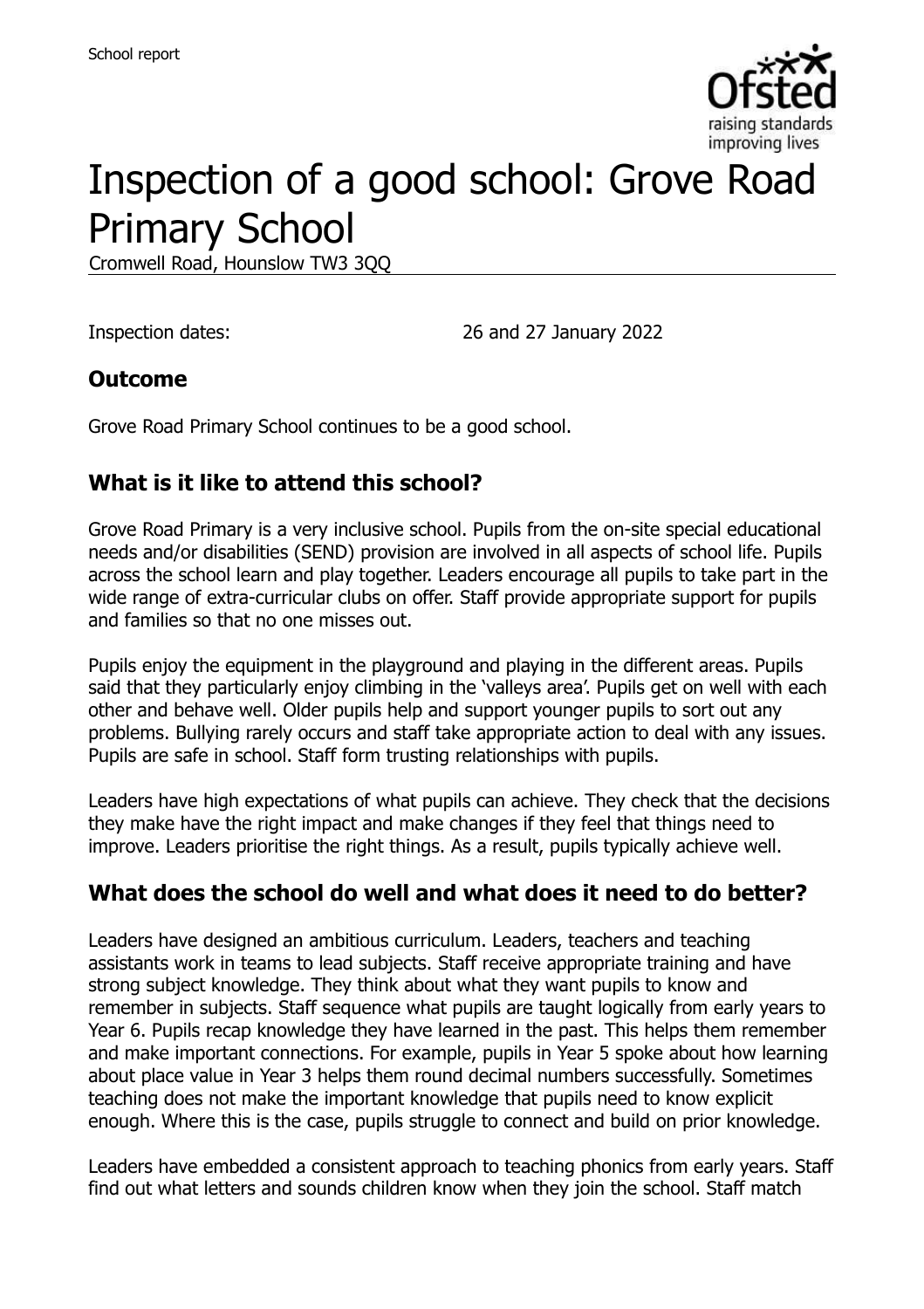

their teaching accordingly and make sure that books match the sounds that children know as they learn to read. Pupils who attend the SEND provision learn phonics alongside their peers. Leaders modify the phonics teaching for pupils with complex needs so that all pupils learn to read. Pupils enjoy reading. They like borrowing books from the library to share at home. Leaders' commitment to reading helps pupils to become confident and fluent readers.

Leaders provide training for staff, including how to recognise that a pupil may have SEND. Leaders work with a range of external professionals to provide tailored support where necessary. Sometimes leaders struggle to access some services, but they find alternative ways for pupils to get the right support. For instance, leaders work with external organisations to train teaching assistants. This means that teaching assistants have appropriate knowledge and skills to support pupils effectively.

Pupils are motivated to behave well. They enjoy receiving rewards for their efforts. Pupils spoke enthusiastically about exchanging their reward points for prizes and experiences. They behave well in lessons and around the school. Staff are quick to address low-level disruption so that it does not interrupt learning.

Leaders prioritise pupils' wider development. Some clubs and activities were paused due to the COVID-19 pandemic, but most have restarted. Pupils go on a wide range of trips, including visits to the Houses of Parliament and Kew Gardens. Pupils enjoy attending extra-curricular clubs, such as those for cheerleading, choir, origami and football. Older pupils take on responsibilities, such as being a prefect or head pupil. Year 6 peer mediators spoke about the importance of being unbiased when helping pupils resolve problems.

Governors receive training to carry out their role well. They provide effective support and challenge for leaders. Governors work with leaders to check that school staff do not have excessive workload pressures. Staff appreciate the support of governors and leaders.

#### **Safeguarding**

The arrangements for safeguarding are effective.

Governors, leaders and staff receive appropriate safeguarding training. Staff use the school systems to alert leaders if they are concerned about a pupil. Leaders follow up concerns and take appropriate action. Leaders work with external safeguarding professionals to seek advice and escalate concerns if necessary. Pupils learn how to keep themselves safe. They learn about abuse and consent in an age-appropriate way. For example, pupils attend workshops delivered by the NSPCC. Pupils also learn about online safety and how to report any concerns.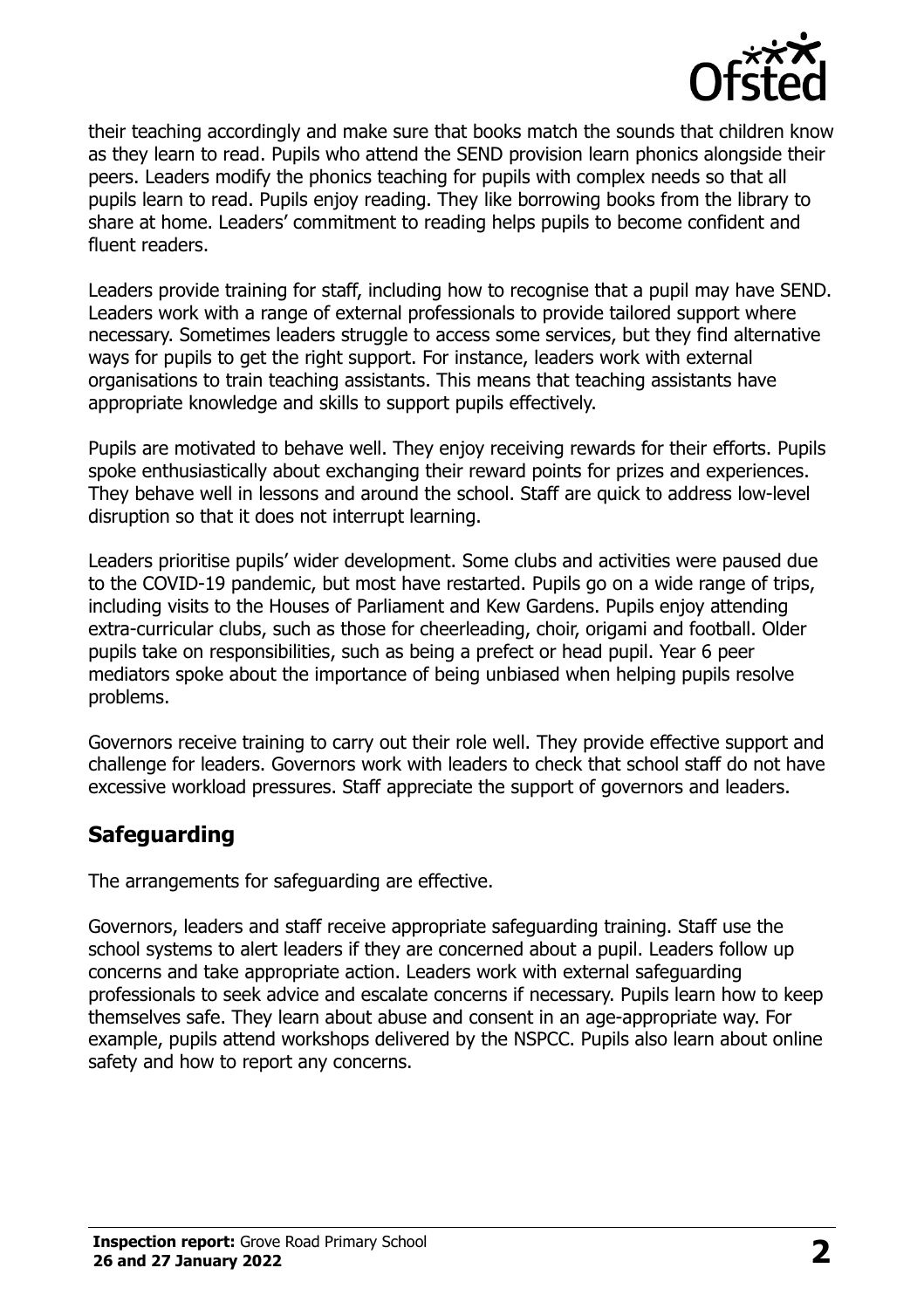

# **What does the school need to do to improve?**

# **(Information for the school and appropriate authority)**

■ Sometimes, teaching does not make the important knowledge that pupils need to know and remember explicit enough. Where this is the case, pupils struggle to connect and build on prior knowledge. Leaders must make sure that curriculum thinking is made clearer to teachers so that pupils are taught the essential content in all subject areas and have opportunities to revisit this knowledge.

### **Background**

When we have judged a school to be good, we will then normally go into the school about once every four years to confirm that the school remains good. This is called a section 8 inspection of a good or outstanding school, because it is carried out under section 8 of the Education Act 2005. We do not give graded judgements on a section 8 inspection. However, if we find evidence that a school would now receive a higher or lower grade, then the next inspection will be a section 5 inspection. Usually this is within one to two years of the date of the section 8 inspection. If we have serious concerns about safeguarding, behaviour or the quality of education, we will deem the section 8 inspection a section 5 inspection immediately.

This is the first section 8 inspection since we judged the school to be good in January 2017.

#### **How can I feed back my views?**

You can use [Ofsted Parent View](https://parentview.ofsted.gov.uk/) to give Ofsted your opinion on your child's school, or to find out what other parents and carers think. We use information from Ofsted Parent View when deciding which schools to inspect, when to inspect them and as part of their inspection.

The Department for Education has further quidance on how to complain about a school.

If you are the school and you are not happy with the inspection or the report, you can [complain to Ofsted.](https://www.gov.uk/complain-ofsted-report)

#### **Further information**

You can search for [published performance information](http://www.compare-school-performance.service.gov.uk/) about the school.

In the report, '[disadvantaged pupils](http://www.gov.uk/guidance/pupil-premium-information-for-schools-and-alternative-provision-settings)' refers to those pupils who attract government pupil premium funding: pupils claiming free school meals at any point in the last six years and pupils in care or who left care through adoption or another formal route.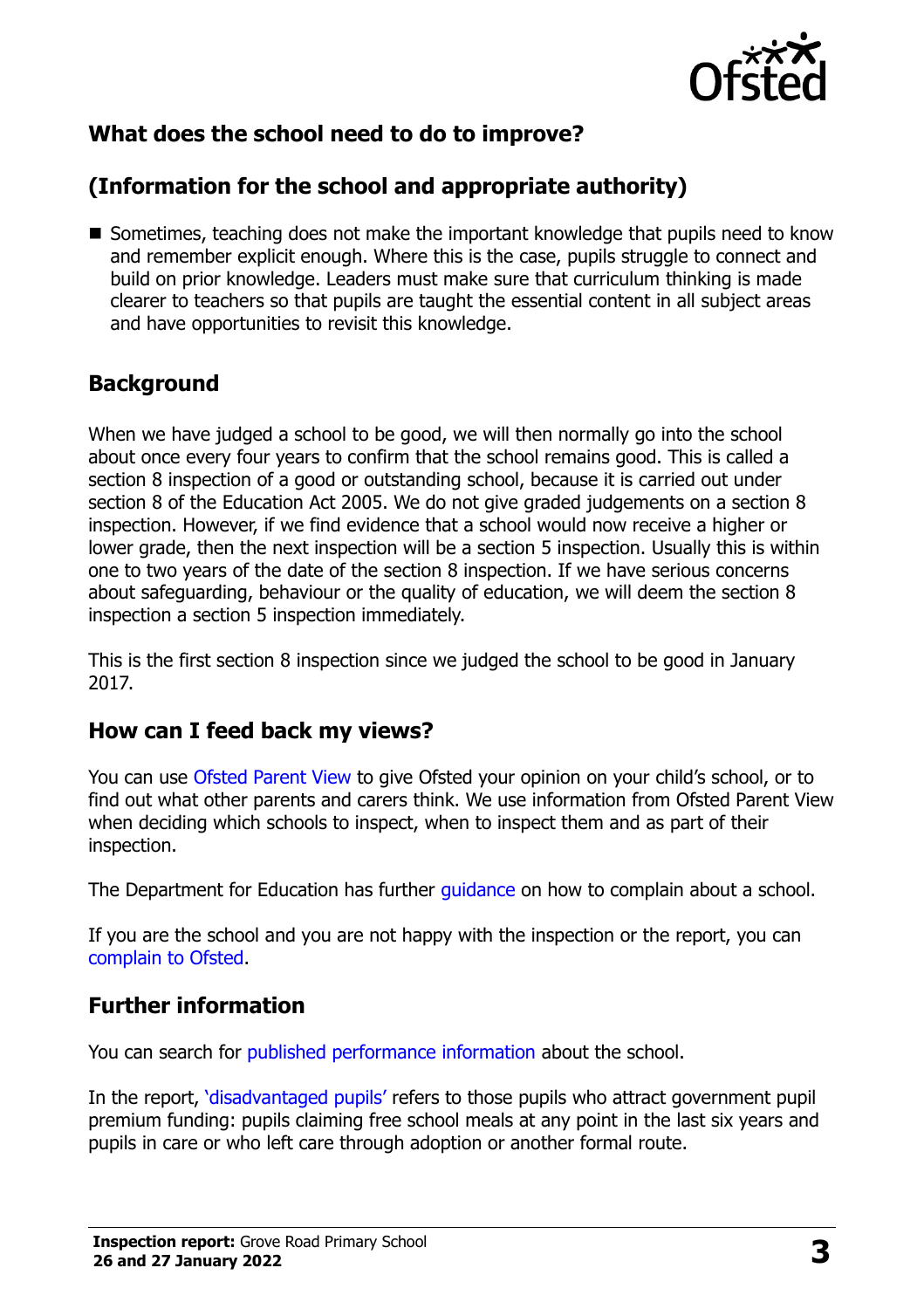

### **School details**

| Unique reference number             | 102519                                                               |
|-------------------------------------|----------------------------------------------------------------------|
| <b>Local authority</b>              | Hounslow                                                             |
| <b>Inspection number</b>            | 10211107                                                             |
| <b>Type of school</b>               | Primary                                                              |
| <b>School category</b>              | Community                                                            |
| Age range of pupils                 | 3 to 11                                                              |
| <b>Gender of pupils</b>             | Mixed                                                                |
| Number of pupils on the school roll | 230                                                                  |
| <b>Appropriate authority</b>        | The governing body                                                   |
| <b>Chair</b>                        | Mobola Ike                                                           |
| <b>Headteacher</b>                  | Lyn Gray                                                             |
| Website                             | www.groveroadprimary.co.uk                                           |
| Date of previous inspection         | 10 January 2017, under section 8 of the<br><b>Education Act 2005</b> |

# **Information about this school**

- $\blacksquare$  The school has a specially resourced provision for pupils aged four to 11 with autism spectrum disorder. There are 18 pupils who currently attend this provision.
- No pupils attend an alternative provision.

#### **Information about this inspection**

This was the first routine inspection the school had received since the COVID-19 pandemic began. The inspector discussed the impact of the pandemic with leaders, and has taken that into account in her evaluation of the school.

- The inspector carried out deep dives in these subjects: early reading, mathematics and computing. For each deep dive, the inspector met with subject leaders, looked at curriculum plans, visited a sample of lessons, spoke to teachers, spoke to some pupils about their learning and looked at samples of pupils' work.
- The inspector also looked at curriculum plans and spoke to leaders about other subjects.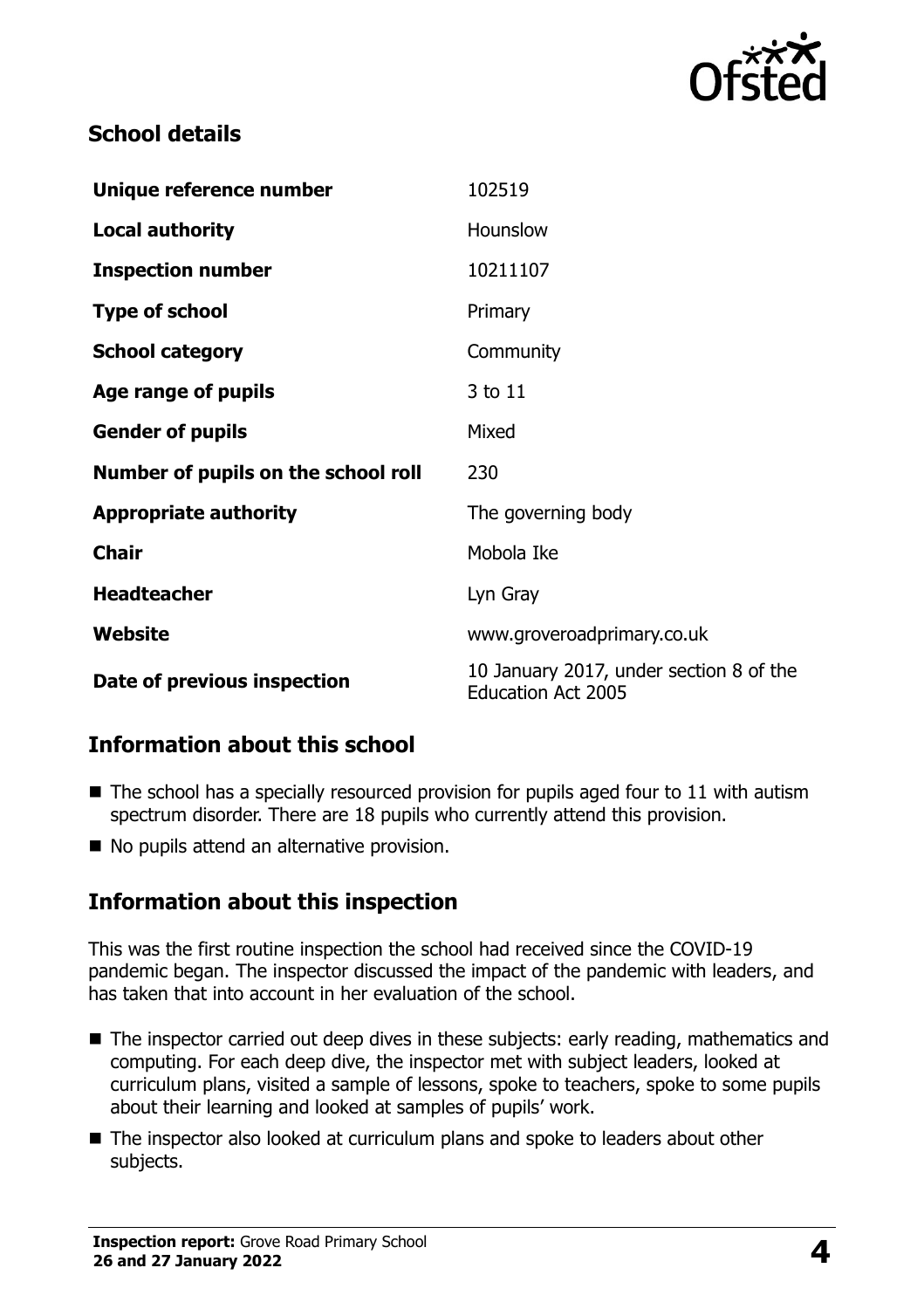

- The inspector spoke with leaders, staff and pupils about safeguarding. The inspector looked at safeguarding records and documentation.
- The responses to Ofsted's surveys for staff and parents were also considered.

#### **Inspection team**

Andrea Bedeau, lead inspector Her Majesty's Inspector